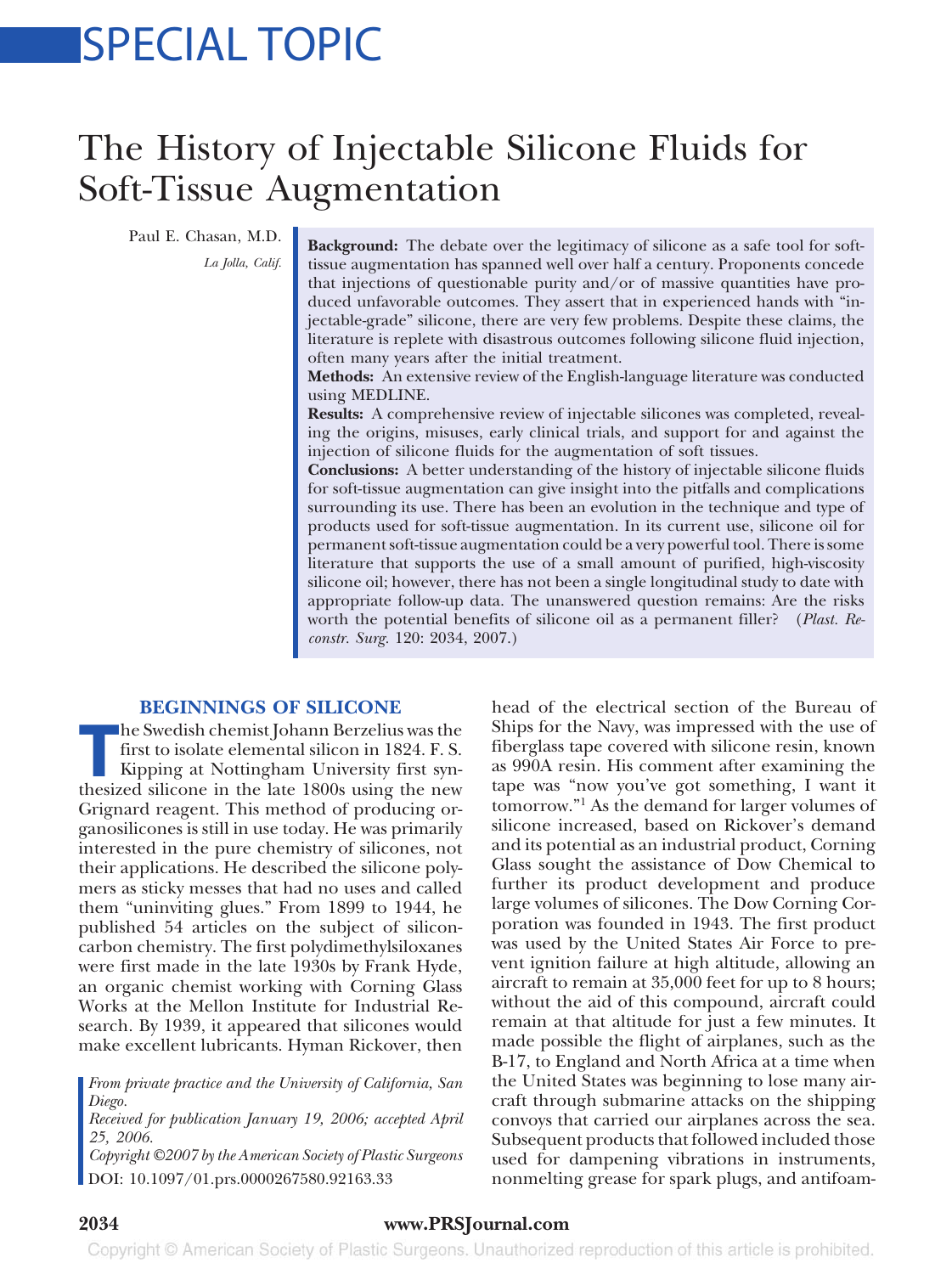ing agents that prevented bubbles from forming in motor oil at high altitudes. Dow Corning explored nondefense applications of silicone, eventually creating more than 5000 products. One of the first products to reach wide usage was a silicone liquid used to insulate electrical transformers. Silicone was then tested on rats and monkeys and found to be chemically inert. John Holter, an engineer whose baby had hydrocephalus, developed the silicone hydrocephalic shunt in the early 1950s. The first shunt was placed in 1955, and by 1962, 4000 shunts had been placed. In 1959 Dow Corning established the Center for Aid to Medical Research as a source for in-house and independent medical research. Dow Corning supplied the silicone implants for Gerow and Cronin in the early 1960s, eventually leading to the introduction of their product in 1964.

#### **CHEMISTRY OF SILICONE**

Silicone describes a large family of silicon containing synthetics. Siloxane is a mnemonic acronym derived from the names of its chemical constituents: *sil*icon, *ox*ygen, and meth*ane*. The variety used for medical applications are polydimethylsiloxanes. The relative polymerization and chain length of the compound determines its viscosity, as measured by centistokes (100 cS equals the viscosity of water). By their nature, silicones are heavily contaminated with heavy metals, short-length volatile polymers, and other impurities that require an extensive purification process, depending on the specifications. For example, some of the specifications of Silikon 1000 are an average molecular weight of 38,000 to 48,000, less than 50 particles per milliliter  $(\text{at} < 10 \,\mu\text{m})$  and less than five particles per milliliter (at  $\leq$  25  $\mu$ m), and less than 0.001\% heavy metals. Some of the techniques used to purify silicone include fractionization with solvents, baking, a wet film still, and filtration. Typically, silicones are sterilized by a dry heat terminal sterilization process. Several silicones are described, as follows:

- Dow Corning 200 Fluids: Polydimethylsiloxanes of different viscosities. Generally used for industrial purposes. Available in 20-kg pails and 200-kg drums. The product is not tested or represented as suitable for medical or pharmaceutical uses.
- Dow Corning 360 Medical Fluids: Polydimethylsiloxanes available in five standard viscosities: 20, 100, 350, 1000, and 12,500 cS. It is the same as the Dow Corning 200 fluid, except that more rigid quality control procedures were established to remove heavy metals, low-chain-length poly-

mers, and other impurities. It is supplied in 1-, 40-, and 440-pound containers.

Dow Corning MDX 4-4011: The designation of the Dow Corning 360 Medical Fluid, 350 cS, which was further purified and sterilized and used for U.S. Food and Drug Administration study new drug 2702 in 1965 to evaluate injectable polydimethylsiloxanes for soft-tissue augmentation. It was packaged by Philadelphia Laboratories in 1 and 50-cc ampules and certified as sterile by the packager.

### **THE MISUSE OF SILICONE**

When World War II was over, American Army quartermasters noticed drums of the transformer insulating fluid (Dow Corning 200 fluid) disappearing from the docks of Yokohama Harbor in Japan. The silicone was being injected into prostitutes who sought a more "Western" appearance for the American servicemen. This practice spread to the United States, primarily in California, Las Vegas, Nevada, and Texas. A *Newsweek* article in 1963 quotes a Las Vegas physician as injecting over 200 patients' breasts. Carol Doda became famous for her large breasts after being injected with silicone in 1964. There were obvious problems with migration; therefore, attempts were made to improve success by mixing the silicone with "scarring agents" or "adulterants." This caused a significant inflammatory response, and this practice was quickly abandoned. The most popular was the Sakurai formula, which included the addition of vegetable oils (primarily olive oil).2 Dr. Sakurai was a Japanese physician who then moved to Beverly Hills to "perfect" his technique. Thousands of women underwent injection of massive amounts of silicone oil in their breasts. This practice was often performed by lay people and never regulated. This silicone product (Dow Corning 200 fluid) that was used was made for industrial purposes and never intended for injection.

In 1962, Dow Corning 360 Medical Fluid was introduced with specifications of higher purity, but was not designed for injection. It was intended for medical use in coating needles, oral drug delivery systems, and immersion therapy for burn patients, but was never intended for injection. Dow Corning 360 Medical Fluid was readily available. Injection of silicone into the breasts of entertainers in Nevada was rampant and had disastrous results. By 1975, the Nevada legislature passed a law criminalizing the use of injectable silicone.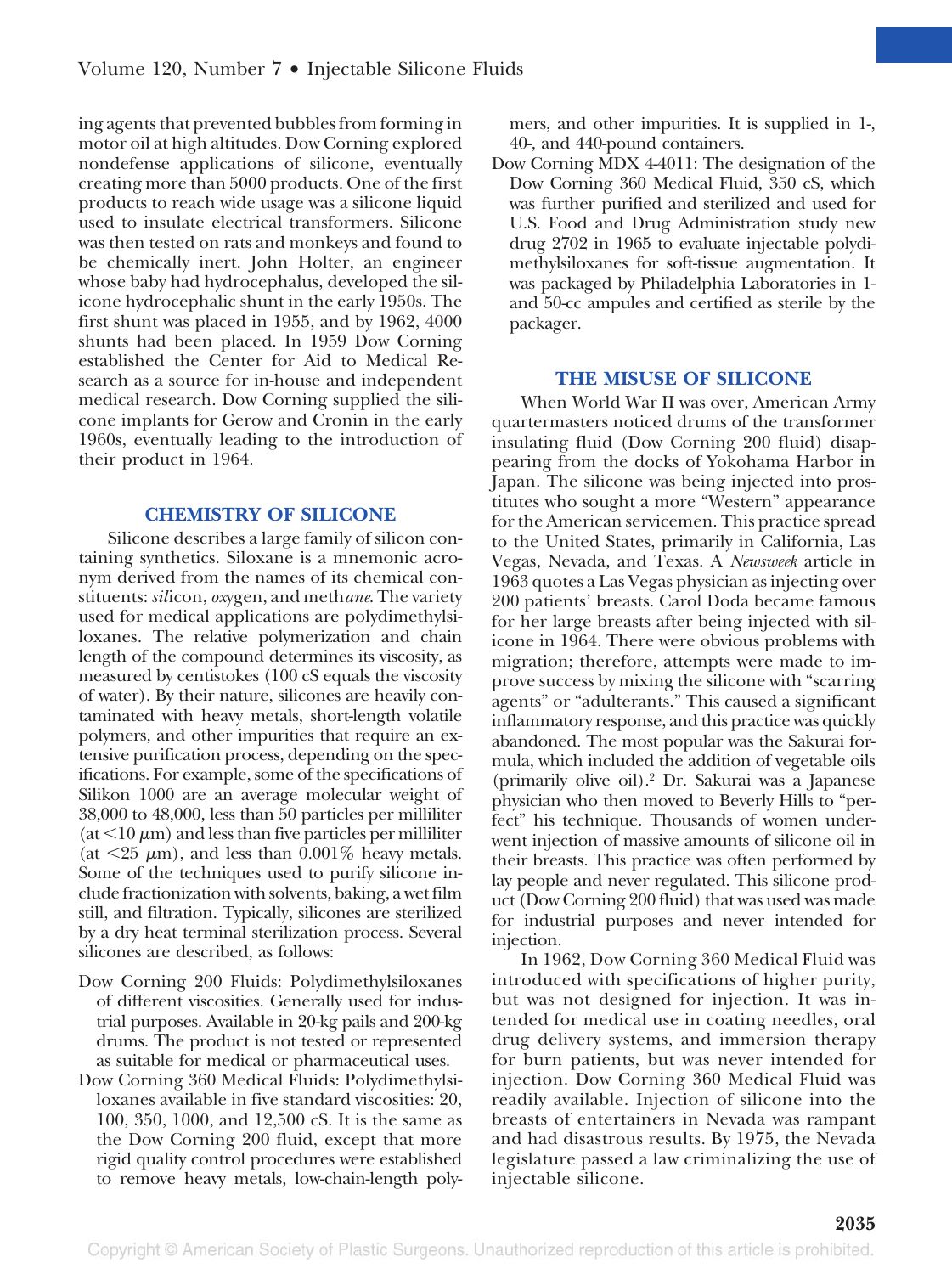#### **THE EARLY CLINICAL TRIALS**

In 1964, The U.S. Food and Drug Administration stated that a silicone, when injected into the tissues, is a "new drug." Therefore, in 1965, Dow Corning filed a "notice of claimed investigational exemption for a new drug" no. 2702.<sup>3,4</sup> This was a nonblinded, single-treatment, prospective study. The Dow Corning 360 Medical Fluid specifically designated for this U.S. Food and Drug Administration– approved study for soft-tissue augmentation was designated MDX 4-4011. This 350-cS fluid had even higher purification specifications and was sterilized. The principal investigators included Thomas Rees (New York University), Franklin Ashley (University of California, Los Angeles), Reed Dingman (University of Michigan), Milton Edgerton (Johns Hopkins), Dicran Goulian (Cornell), and Norman Orentreich. Of the 1333 patients treated, 709 were treated for such conditions as wrinkles and acne scars, and only 408 were followed sufficiently to allow any data to be collected. There was only one reported complication: migration of the silicone in the leg of a polio patient that received a large quantity of silicone. In 1973, Rees, Ashley, and Delgado published an article describing their 10-year experience with MDX 4-4011 used on 73 patients with hemifacial or bilateral facial atrophy.5 They showed good to excellent results in 68 patients, with a total of five complications that occurred from 2½ to 3 years after the procedure. The complications involved a cheek nodule in one patient that resolved with a Kenalog injection, firmness in three patients, and extreme hardness in one patient. It is interesting to note that the authors cautioned that individual doses should be kept small, but the total amount injected ranged from 3.5 to 55.5 ml. The average was 24.2 ml. The passage of the 1976 Medical Device Amendment to the Food, Drug, and Cosmetic Act charged the U.S. Food and Drug Administration with identifying certain drugs that would be classified as devices. That same year, the U.S. Food and Drug Administration suspended new drug 2702, citing inadequate followup, lack of case reports, and numerous patients who left the protocol. In 1977, Dow Corning submitted an amended new drug 2702 that received U.S. Food and Drug Administration approval: a 3-year clinical study of up to 300 patients to evaluate the safety and effectiveness of liquid silicone on the most severe facial deformities such as Romberg's disease and Weber-Christian disease. Weber-Christian disease is an idiopathic lobular panniculitis characterized by recurrent inflammatory subcutaneous nodules. The acute process is self-limiting, and resolution results in atrophy of the surrounding subcutaneous fat, leaving a depression. In 1979, new drug 2702 had been transferred to the Bureau of Devices and redesignated investigational device exemption L0002702. Between 1979 and 1981, 600 patients were enrolled. Only 144 patients had any documented follow-up. The only documented complications from this study were in three patients; two had a diagnosis of Weber-Christian disease. A 66-year-old woman with a diagnosis of Weber-Christian disease received a total of 12 cc of MDX 4-4011 in her cheeks over a 4-year period. She also had rheumatoid arthritis, and atypical mycobacteria were cultured from her facial lesions 1 year before her silicone injections. Inflammatory episodes began 11 years after her last injection. She required debridement and a latissimus musculocutaneous free flap reconstruction. According to the treating physician, "it was impossible to be certain if this was a reactivation of Weber-Christian disease or a reaction to the silicone."6 The two other complications occurred 5 months and 16 months after the last injection, but there is little clinical information regarding either. In each case, the lack of chemical proof that the injected substance was indeed pure silicone further confounds analysis of these data. Before the application for premarket approval was submitted, the U.S. Food and Drug Administration requested an interim report on the status of the protocol, which Dow Corning filed in 1990. The U.S. Food and Drug Administration reviewed the report and found that there was no follow-up greater than 4 years, no objective measurements of improvement, and insufficient preoperative and postoperative photographs. By November of 1991, the hearings on the safety of breast implants had begun. The much larger breast implant issue had eclipsed Dow Corning's interest in injectable silicone. No attempt was made to correct these deficiencies, and Dow Corning elected not to pursue a formal premarket approval application. By 1992, the investigational device exemption became invalid. The company's position according to Arthur Rathjen, director of medical research for Dow Corning, was: "it was not for any reason of safety nor effectiveness of the product for facial treatments. The primary influence behind the decision was derived from Dow Corning's inability to devise a workable system of controls that would preclude misuse of the product."

#### **CONCERNS ABOUT THE USE OF SILICONES**

In 1977, Wilke published his results on the treatment of 92 patients for a total of 230 treatments with injectable grade silicone [MDX 4-4011 (1966 to 1970)/Koken Co., Tokyo, Japan (1970 to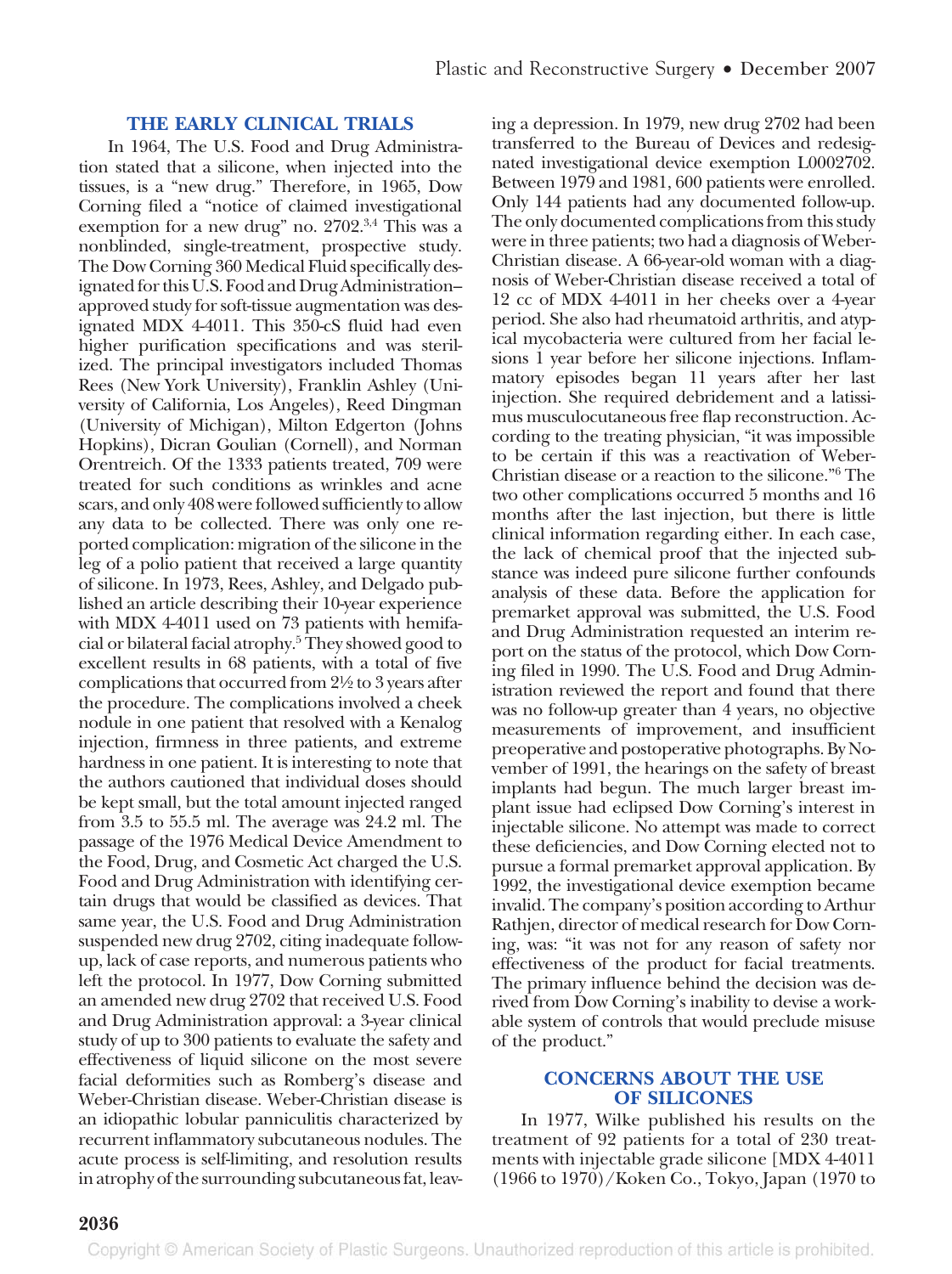1976)] over a 10-year period.<sup>7</sup> He reported 13 granulomas and noted that eight of these occurred within the first year after treatment, with a very high incidence in the glabella (20 percent). Five of the granulomas resolved spontaneously. He also reported a "worthwhile improvement in many patients." In 1978, Pearl reported five complications associated with silicone injections that resulted in significant inflammatory reactions in the face.8 Only one of the patients was injected with injectable-grade silicone. The main focus of the article was a treatment regimen using systemic steroids starting with 60 mg/day of prednisone. They stated that "all of our patients who have been treated with this regimen are now improved and in acceptable condition, both functionally and cosmetically, though they continue to suffer mild symptoms from the low dose prednisone therapy and from the residual silicone." Another case of facial swelling 6 months after injection of an unknown grade of silicone originating from Italy was reported in Switzerland in 1993.9 It is interesting to note that the patient had received injections to the nose, glabella, and cheeks, but developed only left cheek swelling 1 week after her last injection. In 1996, Rappaport et al. presented an extensive literature review and reported 54 patients over a 26-year period with problems associated with silicone injections occurring 0.5 to 28 years after injection.10 Notable is the preponderance of complications occurring in the glabella and cheeks, and there were only three in the lips (two thickened upper lips and one nodule). They summarize with the following statement: "While the incidence of complications may be low, when they do occur, they are devastating and cannot be resolved satisfactorily." A recent article (October of 2005) describes the salvage of 23 patients treated with either injected silicone oil or silicone prosthetic blocks over the past 15 years.<sup>11</sup> Nineteen of the patients were treated with presumed silicone injections and 13 were treated for larger cheek deficiencies. These would have required larger doses of silicone. One of the most impressive deformities was a case report of a 60-year-old woman with hemifacial atrophy that had silicone injections as a child, putting her in the pre–MDX 4-4011 period.

#### **SUPPORT FOR THE USE OF SILICONES**

In the 1950s, Norman Orentreich, a dermatologist in New York City, pioneered the use of tiny droplets of silicone oil, coining the term "microdroplet technique." He performed further purification of the Dow Corning 360 medical-grade

silicone, calling it "injectable-grade" silicone. He has claimed thousands of treatments without problems. Specifically, he contends that there are "1400 patients without serious flaw under continuous study."2,12 In 1971, Ashley et al. presented hundreds of animal studies and followed 90 patients for 3 months, with excellent results.13 They did mention that it was important to use small volumes at each session. Their average volume per injection was 4 cc, which was considered a small volume in the early 1970s. They also were the first to use higher viscosity silicones up to 1000 cS, noting that large volumes of low-viscosity silicones tended to migrate where the higher viscosity silicones did not migrate. In 1972, Rees and Ashley presented their findings of a 10-year study treating 73 patients with facial deformities using MDX 4-4011 with universally good results. Their treatment volumes ranged from 3.5 to 55.5 ml, with an average of 24.2 ml. In another report, Rees and Coburn demonstrated spectacular results in the treatment of facial lipodystrophies in nine patients without complications; again, these patients were followed for an unspecified amount of time.<sup>14</sup> Berger reported his 10-year experience with injectable silicone having favorable results in 1975, but does not mention how many patients were treated or how long they were followed.15 Edgerton and Wells reported using MDX 4-4011 in 200 patients over a 10-year period in 1974; again, there are insufficient follow-up data.16 Their only complication was a subcutaneous nodule in a patient with calf augmentation. They concluded that by carefully controlling patient selection, indications, and the technique of injection, most of the dangers of liquid silicone injection may be circumvented. In 1982, Milojevic reported on 1677 facial injections performed in Yugoslavia, but there is no mention of the number of patients treated or the length of follow-up.17 They had only two granulomas, 4 and 5 weeks after injection, respectively. Both resolved with evacuation. In 1984, Aronsohn described his treatment of 4862 patients over a 22-year period and concludes that "There is absolutely no evidence to date that shows that the subcutaneous injection of minute amounts of pure silicone into suitable areas spaced over a long interval of time leads to any systemic physiologic problems."18 It is interesting to note that Aronsohn used both 100- and 350-cS silicone oils and sterilized them himself by autoclaving 250-cc bottles at 250ºF for 20 minutes. Also, for the first 538 patients, he added an adulterant,

either oleic acid or sesame oil, as a 1% solution. He abandoned the use of the adulterant as he saw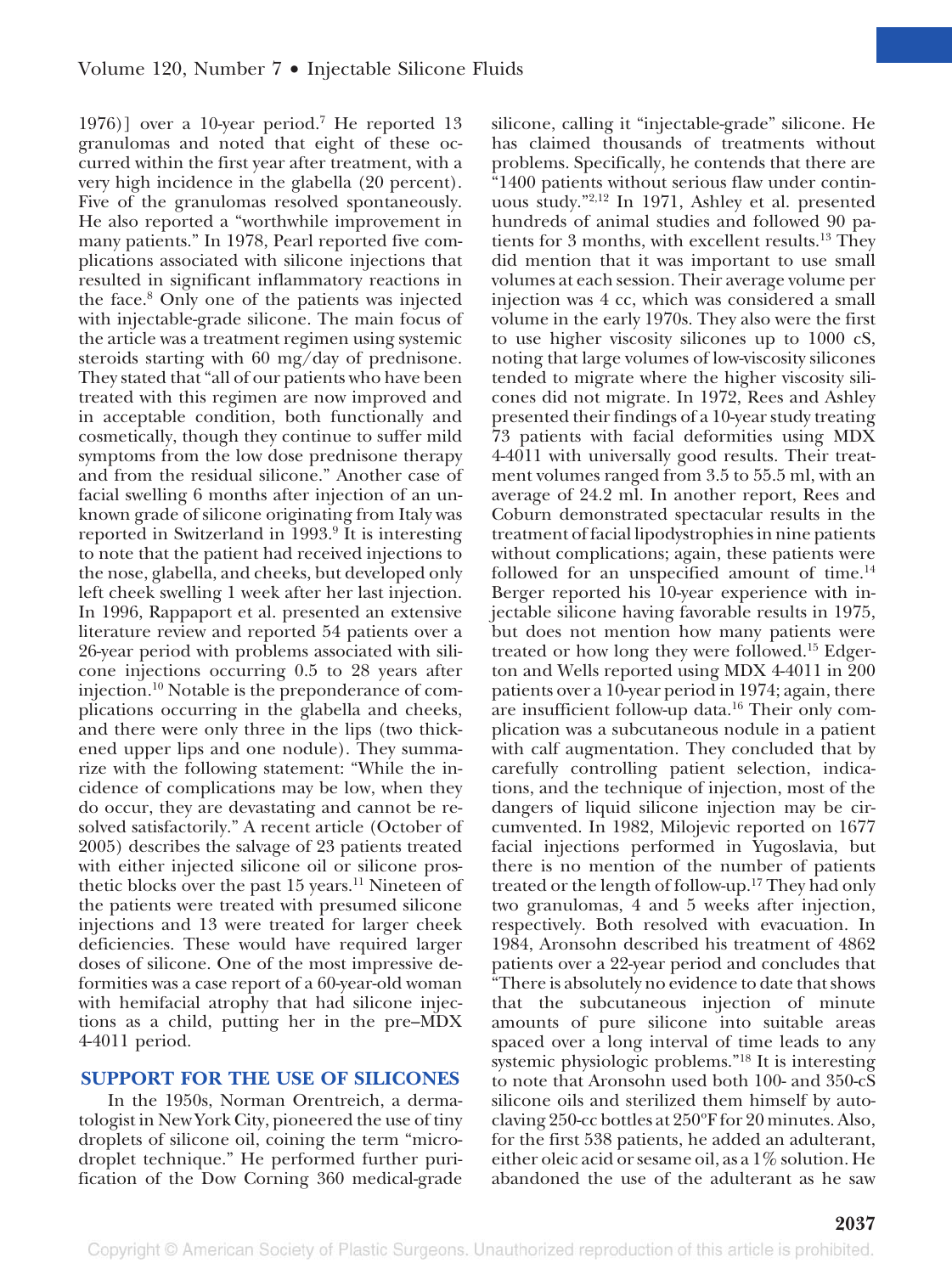erythema and/or skin nodules. Early in his series, he noted silicone migration, which disappeared when he began using the microdroplet technique. No follow-up data were included in this study. Webster et al. reported extremely favorable results in 2811 facial treatments in 235 patients over a 20-year period.19 In another article, they reported favorable outcomes in 347 patients for a total of 1937 treatments used in postrhinoplasty deformities over a period of 20 years. $20$  Of those patients, 100 were followed for an average of 76 months to assess erythema over the injection site, which developed in 10 percent compared with 3 percent in the control group. In 1986, Webster et al. reported on 17,000 treatments since 1962 but provide no data on how many patients were followed or the length of time they were followed.21 Clark et al. in 1989 reviewed the safety of silicone injections and concluded that "past problems associated with silicone soft tissue augmentation are related primarily to the use of impure product, excess volumes, or inappropriate location."22 In 1990, Duffy performed an extensive review of injectable silicone and reported on 2000 results using the microdroplet technique, much like Orentreich, over a 6-year period with only minor or transient problems noted. In 1997, Maas reported on seven patients with complications from injectable materials.23 Six of the seven patients in which the materials tested were found *not* to have been injected with silicone; the substances recovered were paraffin, methacrylate, and Teflon paste.

# **THE NEWER SILICONES**

In 1994, purified and sterilized high-viscosity silicone oil made by Adatomed of Germany was introduced for ophthalmologic use. More recently, Alcon and Bausch and Laumb introduced a high-viscosity, sterile, purified form of injectablegrade silicone under the brand names Silikon 1000 and Adato-Sil-Ol 5000, respectively. These have been approved by the U.S. Food and Drug Administration for ophthalmologic use.

The Richard James Corporation, manufacturer of Silikon-1000, which licenses to Alcon, introduced a new silicone fluid, Silskin, with even higher purification specifications than Silikon 1000 and is intended for use as a soft tissue filler. A U.S. Food and Drug Administration–approved trial involving Silskin started in January of 2002 with 26 patients enrolled. The patients were injected on one-half of the face with collagen and the other half with Silikon 1000 and followed for 1 year. The lead investigators are David Orentriech, Daniel Baker, and a dermatology group,

Skin Care Physicians at Chestnut Hill (Drs. Dover, Arndt, and Kaminer). Alister Carruthers recently studied 24 patients with lipoatrophy of the face, assessing their quality of life after Silikon injection. The results of both studies have not yet been published as of the writing of this article.

## **DISCUSSION**

An extensive review of the literature on the complications of silicone injections for soft-tissue augmentation of the face revealed several features: there can be impressive results and significant disasters associated with injectable silicone of the face. The majority of complications involved the cheeks, nasolabial folds, and glabella. The average time to first complication is 8 to 10 years, with a range of 6 months to 36 years. This extensive lag time makes the problem difficult to study because information regarding the history of the technique used and the amount and composition of the material injected is often not available. A "material" was injected in the past and is often presumed to be silicone. The majority of complications include granulomas, nodularity, migration, and chronic cellulites. It is interesting to note that there are only a few complications involving the lips, and none reported were severe. The fact that the MDX 4-4011 silicone was limited only to the initial seven "authorized' investigators (an additional investigator was added later) and never made available for widespread use indicates that nearly all of the injected silicone was of an industrial or medical grade that never was produced or intended for injection. Even MDX 4-4011 is contaminated by lowmolecular-weight impurities by today's standards. Unfortunately, the majority of the larger trials are no more than anecdotal reviews; there are virtually no follow-up data. Generally, the only follow-up endpoint becomes a complication. It does seem unlikely that the six authors above that published the largest series that included over 9000 patients followed for an average of 15 years would extol the benefits of soft-tissue augmentation with injectable silicone if the complications were excessively high or the results were not acceptable. It can be assumed that litigation alone would have stopped their practices if there had been a large number of significant complications. A reasonable explanation would be that they did not see any of their own complications for many years; nevertheless, these same individuals were in practice for over 20 years and would presumably have been contacted by patients who did have complications. There is no question that pure injectable-grade silicone fluids that have been injected by competent practitioners have resulted in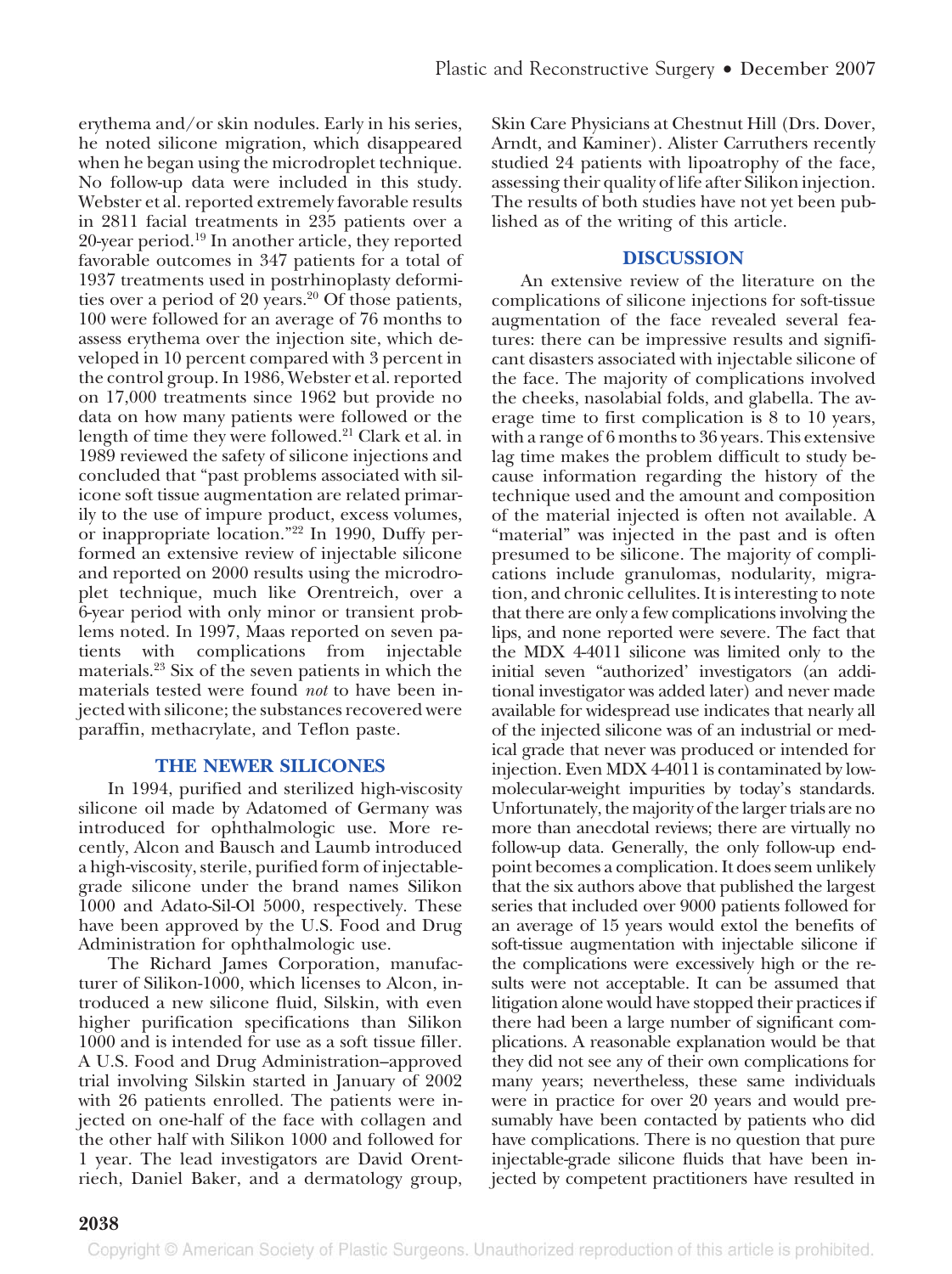adverse outcomes, but such cases appear to be rare. Using a conservative estimate, there are well over 100,000 patients who have had silicone injected for facial soft-tissue augmentation. However, the number of serious complications reported is significantly less than 200, many of which include the use of questionable silicones or nonsilicone products, large quantities injected, unknown technique, and/or poor treatment sites. Even if there is a larger underreporting bias, there are tens of thousands—the vast majority—of patients who have benefited from silicone injections. Because of the long latency before complications, there is a "ticking time-bomb" attitude toward silicone injections that casts a cloud over the treatment. In such cases, objective research should take precedence over subjective dogma. The U.S. Food and Drug Administration studies initially showed excellent results with few complications despite large volumes of silicone being injected and MDX 4-4011 having a relatively low viscosity. In fact, all studies involving MDX 4-4011 showed a low rate of complications. However, there is still a lack of long-term follow-up data.

There is a significant difference between the technique of silicone injection today and 20 years ago. The silicone is purified and sterilized and intended for injection which, in theory, would decrease the possibility of granuloma formation and infection. It is also much more viscous, which has minimized or even eliminated the issues with migration. The use of small-volume injections spaced at least 1 month a part should reduce migration, granuloma formation, and scarring. Lastly, there are certain areas that have had large numbers of complications, such as the breast, cheeks, and glabella. It is unclear whether these specific areas are actually prone to complications or are areas that typically require large amounts of silicone oil for correction.

Currently, silicone oil is used clinically for softtissue augmentation of the lips and nasolabial folds and to correct lipodystrophy of the cheeks and mild postrhinoplasty irregularities. Silikon-1000 appears to be the agent of choice. It can be administered with a 25-gauge needle or a modified 27-gauge needle. It is administered with the microdroplet technique, in which very small amounts (0.01 to 0.03 ml) are injected with a serial puncture technique. Alternately, a slightly larger volume of silicone is injected by a tunneling or fanning technique in which up to 1 ml is given in a treatment area. Most patients will require multiple treatment sessions, with a month between treatments.

#### **CONCLUSIONS**

The use of injectable silicone as a soft-tissue filler is a very controversial topic. Both the lay and scientific literature is replete with stories of disastrous results and disfigurement, often occurring many years after the initial injection. Anecdotal negative outcomes can be overpowering in just about every procedure that we perform as plastic surgeons, such as breast augmentation, free flap surgery, facial peels, and so forth. There are also reports of thousands of patients treated with spectacular results over long periods of time. It is probable that some of the successes that are claimed eventually had a complication if followed long enough or that they just were not reported. It is just as likely that poor technique and impure, low-viscosity silicones contributed to many of the complications. Some of the conflicting facts are that, before 1965, there was no silicone fluid available that was made for injection. The majority of injections were performed with Dow Corning 360 medical-grade silicone that was never intended for soft-tissue injection or augmentation. Often, silicone was not even the substance that was injected; "something" was injected in years past and was presumed to be silicone. It was not until 1965, when MDX 4-4011 was introduced, that a silicone intended for injection was produced, and this was given to only a few investigators involved with the U.S. Food and Drug Administration studies. Therefore, the overwhelming majority of silicone injections performed over the past 50 years have consisted of a grade of silicone that was never intended for injection. Furthermore, silicone at 350 cS is less viscous than currently available silicones. The volumes of currently injected silicones are much lower than those previously reported, especially when using the microdroplet technique. Lastly, there are clearly areas of the face and body that tend to have a higher percentage of complications than others (i.e., breasts and glabella).

Given that there are significant potential benefits to purified, high-viscosity, injectable silicone oil if used correctly, it would be important to elucidate those factors contributing to complications. Impure or adulterated silicone and large volumes of a low-viscosity silicone would clearly be implicated in significantly increasing the rate of complications. The question is, Will small amounts of a purified, high-viscosity silicone, injected correctly, cause the same problems of delayed and often disfiguring granuloma as previously reported? The only way to know is to conduct a